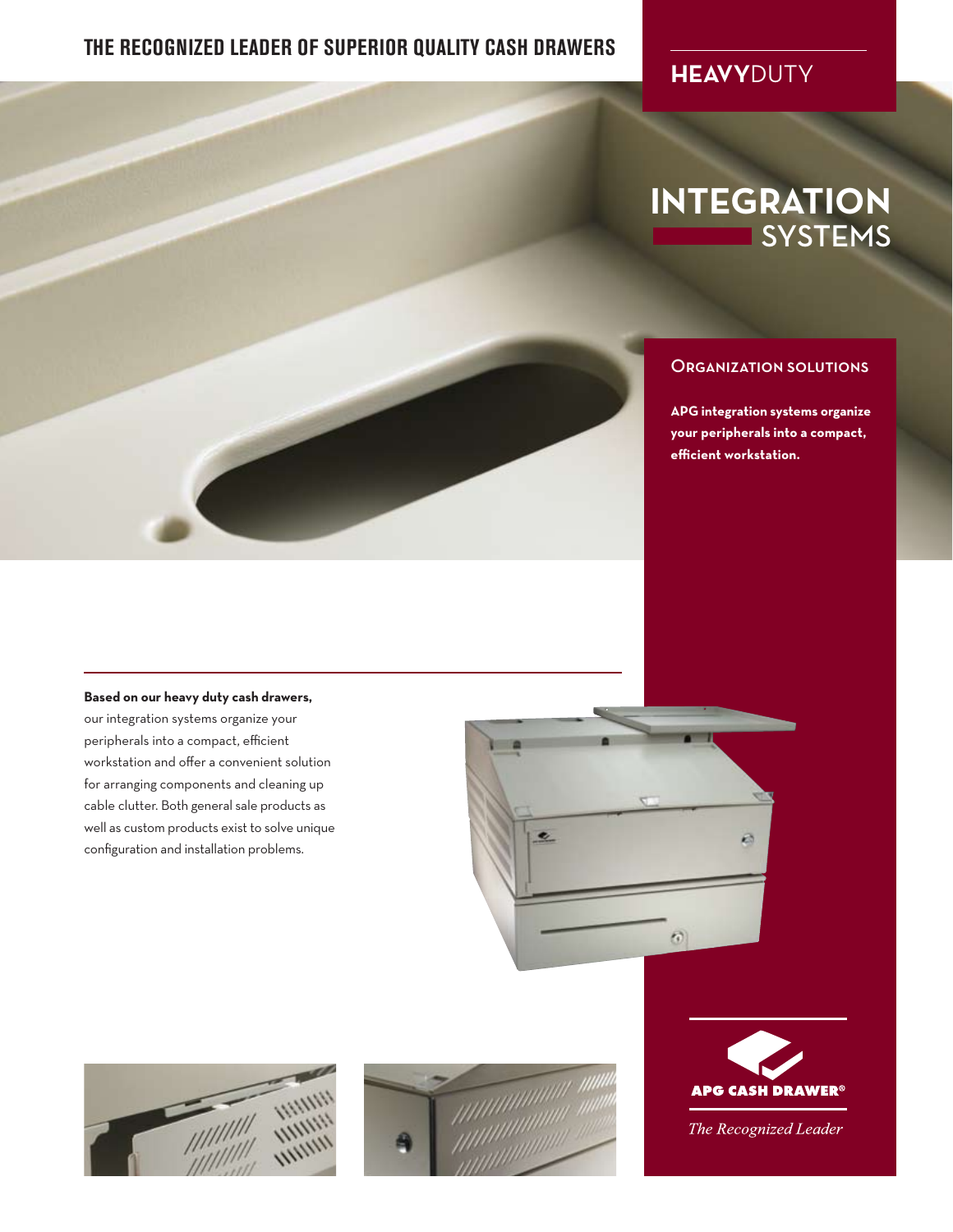# CREATE A CLEAN REGISTER LOOK



## KEY FEATURES <u>®ETHE</u> CASH DRAWER CADDY™ SYSTEM



#### **a | Two–Piece Caddy System**

Quick and easy accessibility.

#### **b | Flush Cap**

Sits even with the top of the base to maximize peripheral placement area.

#### **c | Step Cap**

Recessed  $\frac{1}{2}$  inch (12mm) from the top of the base, providing an edge that helps maintain the location and security of accessories.

#### **d | Printer Tray (optional)**

Provides a sturdy tray for virtually any POS printer and can be mounted on either the left or right side of the cap.

### **e | Keyboard Clips and Foot Rests**

An efficient and stable solution to hold your keyboard.

#### **f | Cable Routing and Storage** Provided in rear of cash drawer with

removable access panel.

## KEY FEATURES <u>®ETHE</u> CASH DRAWER CADDY™ GARAGE



**g | Removable Front And Back Panels** Makes cable routing more accessible and hides the PC from view for a cleaner look.



**h | Adjustable Stops** Holds most PCs in place.

#### **i | Ventilated**

Allows air flow for your PC.

#### **j | Panel Latch**

Easy to use latch keeps the front and back panels securely in place. Locking option available.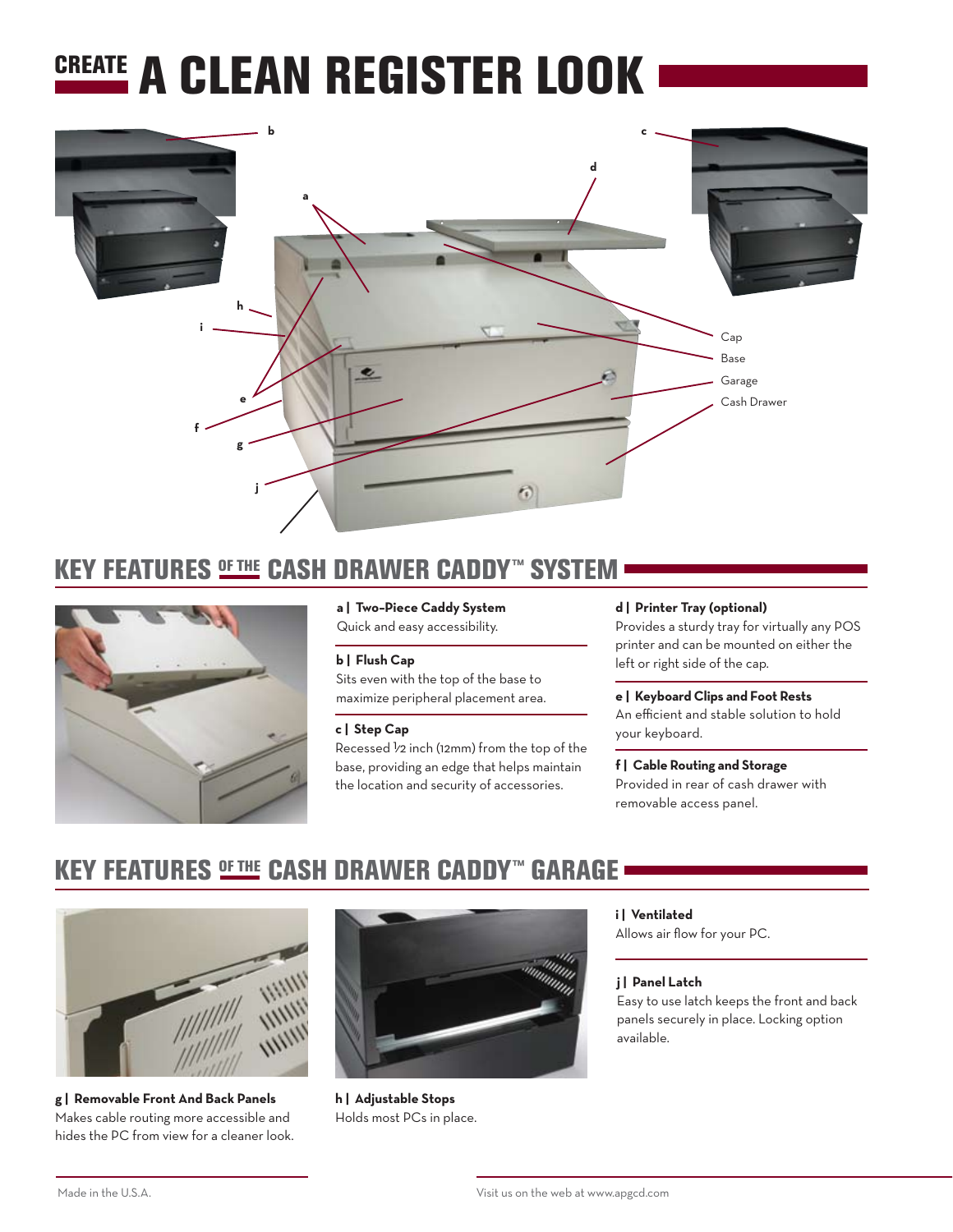



## KEY FEATURES <u>®ETHE</u> INTEGRATOR™



**a | Removable Rear Panel** Provides accessibility and trouble–free service.

**d | Robust Steel Construction** Able to withstand the most demanding environments.



**b | Cable Management** Storage provided for power supplies and cables. Makes cable routing an easy process.



**c | Printer Tray** A sturdy tray that can be mounted on the left or right side of both the drawer or riser.